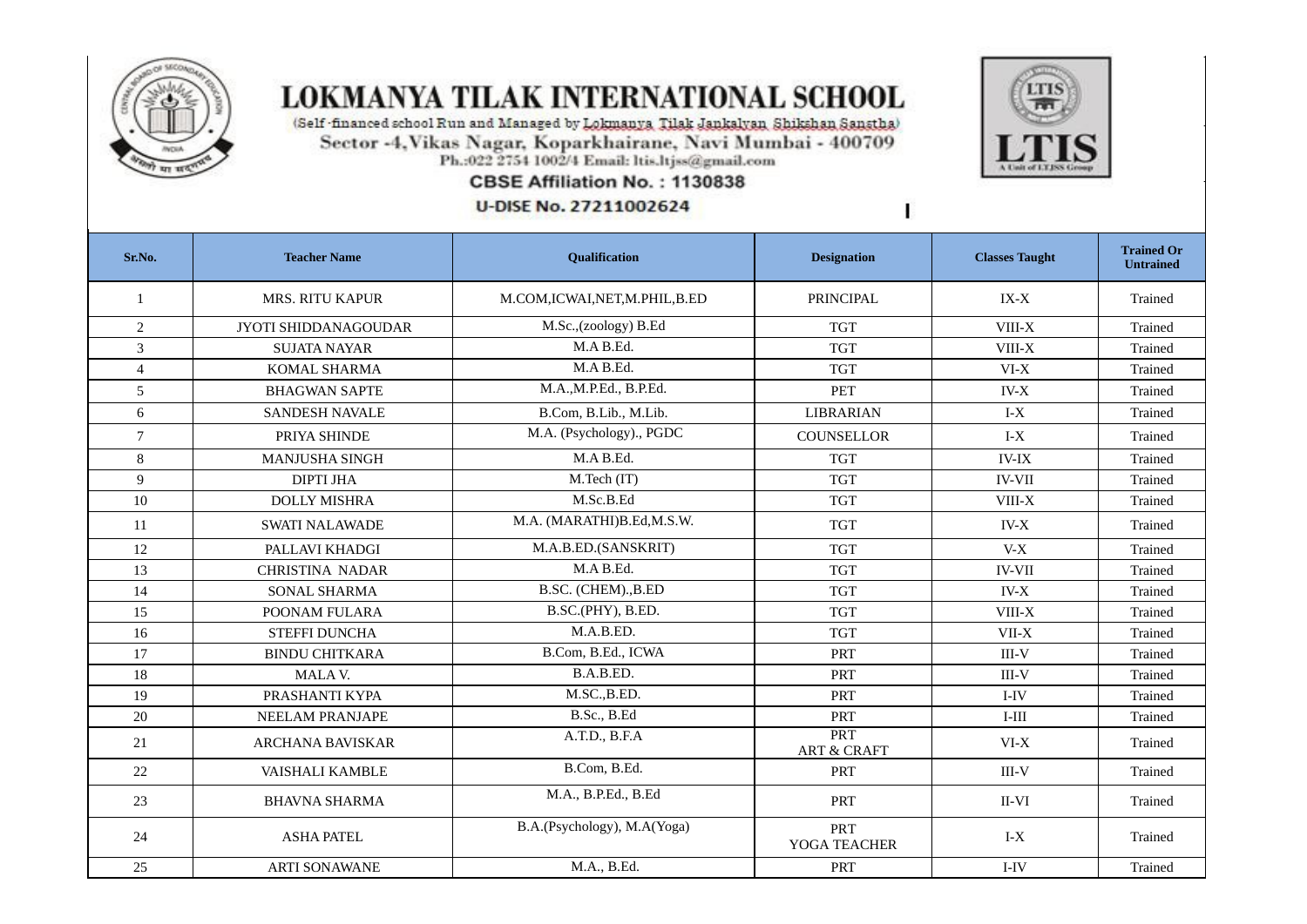| 26             | PRAFULLA KUTHE            | B.A. (Psychology)., M.A. (Hindi).,<br>B.Ed., Montessori. | <b>PRT</b>                      | $I-III$               | Trained                               |
|----------------|---------------------------|----------------------------------------------------------|---------------------------------|-----------------------|---------------------------------------|
| 27             | <b>NOOPUR MEHTA</b>       | B.COM., B.Ed.                                            | PRT                             | I-IV                  | Trained                               |
| 28             | <b>SANGITA CHATTERJEE</b> | M.A.,B.Ed.<br><b>CTET</b> Qualified                      | PRT                             | I-IV                  | <b>Trained</b>                        |
| 29             | MONICA SUDHA              | M.A. B.Ed                                                | <b>PRT</b>                      | <b>IV-VI</b>          | Trained                               |
| 30             | <b>KIRAN MOHITE</b>       | XII                                                      | <b>PRT</b>                      | $I-X$                 | <b>Trained</b>                        |
| 31             | <b>ANUPAMA MENON</b>      | <b>VISHARED</b>                                          | <b>PRT</b>                      | $I-X$                 | Trained                               |
| 32             | <b>MAYURI JAGDALE</b>     | B.Sc, B.Ed                                               | <b>PRT</b>                      | <b>IV-VII</b>         | <b>Trained</b>                        |
| 33             | <b>JOASNA KADAM</b>       | B.PD                                                     | <b>PRT</b>                      | $I-III$               | Trained                               |
| 34             | <b>TEHRUNISA NADAF</b>    | M.ScB.Ed                                                 | <b>PRT</b>                      | <b>III-VI</b>         | <b>Trained</b>                        |
| 35             | <b>NEELAM RITE</b>        | B.COM.B.ED.                                              | <b>PRT</b>                      | $I-II$                | <b>Trained</b>                        |
| 36             | SONAL AGRAWAL             | B.A., B.ED.                                              | <b>PRT</b>                      | $I-II$                | <b>Trained</b>                        |
|                |                           | <b>VISTING FACULTY</b>                                   |                                 |                       |                                       |
| Sr.No.         | <b>Teacher Name</b>       |                                                          |                                 |                       | <b>Trained Or</b>                     |
| No.            |                           | <b>Subject</b>                                           | <b>Classes Taught</b>           |                       | <b>Untrained</b>                      |
| $\mathbf{1}$   | RASHIKA RANADE            | <b>FRENCH</b>                                            |                                 | $I-V$                 |                                       |
| $\overline{2}$ | SUKHVINDER SANDHU         | IT                                                       | VIII-X                          |                       | Trained                               |
| 3              | MANISH SINGH              | <b>SKATING</b>                                           | COACH                           |                       | Trained                               |
| $\overline{4}$ | NIKHILESH KAKDE           | FOOTBALL                                                 | COACH                           |                       | Trained                               |
| 5              | <b>ANKITA POTE</b>        | <b>TAEKWANDO</b>                                         | COACH                           |                       | Trained                               |
| 6              | <b>SUKANYA MEJARI</b>     | SPECIAL EDUCATOR                                         | Concern students of all classes |                       | Trained                               |
|                |                           | PRE-PRIMARY                                              |                                 |                       |                                       |
| Sr.No.         | <b>Teacher Name</b>       | Qualification                                            | <b>Designation</b>              | <b>Classes Taught</b> | <b>Trained Or</b><br><b>Untrained</b> |
| 1              | REKHA V GAJINKAR          | 12th, ECCED                                              | <b>MONT</b>                     | Nursery               | Trained                               |
| $\overline{2}$ | <b>ALKA VIRESH</b>        | Engg.ECCED                                               | <b>MONT</b>                     | Sr.kg                 | Trained                               |
| $\overline{3}$ | ARCHANA D SHARMA          | 12th, ECCED                                              | <b>MONT</b>                     | Sr.kg                 | Trained                               |
| 4              | <b>DARSHANA NAIDU</b>     | 12th, ECCED                                              | <b>MONT</b>                     | Sr.kg                 | Trained                               |
| 5              | <b>SANA JOUHARI</b>       | 12th, ECCED                                              | <b>MONT</b>                     | Sr.kg                 | Trained                               |
| 6              | <b>CHRISTINA V. SALVE</b> | 12th, ECCED                                              | <b>MONT</b>                     | Nursery               | Trained                               |
| $\overline{7}$ | SOUBHAGAYA KULKARNI       | 12th, ECCED                                              | <b>MONT</b>                     | Jr.kg                 | Trained                               |
| 8              | RUPALI RANPISE            | 12th, ECCED                                              | <b>MONT</b>                     | Jr.kg                 | Trained                               |
| 9              | <b>RABIA KAZI</b>         | 12th, ECCED                                              | <b>MONT</b>                     | Jr.kg                 | Trained                               |
| 10             | ANUSWYA SENGUPTA          | 12th, ECCED                                              | <b>MONT</b>                     | Jr.kg                 | Trained                               |
| 11             | <b>JASMEET BONDI</b>      | 12th, ECCED                                              | <b>MONT</b>                     | Nursery               | Trained                               |
| 12             | PARMILA MODAK             | 12th, ECCED                                              | <b>MONT</b>                     | Nursery               | Trained                               |
| 13             | FIRDOS.S                  | $_{\rm BFA}$                                             | <b>MONT</b>                     | Nursery               | Trained                               |
| 14             | <b>APARNA.K</b>           | <b>B.COM,ECCED</b>                                       | <b>MONT</b>                     | Nursery               | Trained                               |
| 15             | <b>SMITHA NAIR</b>        | <b>B.COM,ECCED</b>                                       | <b>MONT</b>                     | Sr.kg                 | Trained                               |